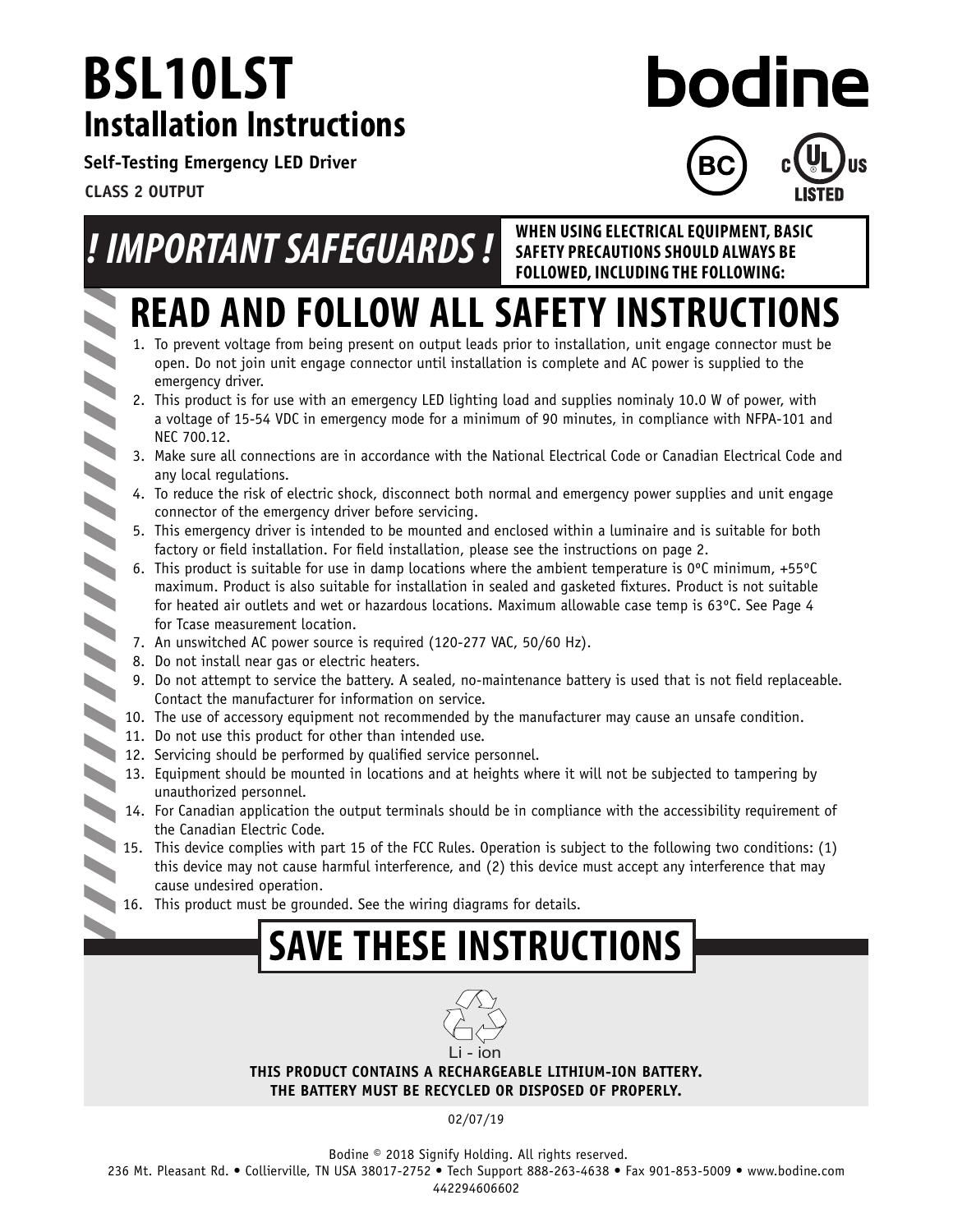## **INSTALLATION**



#### **CAUTION: DO NOT JOIN UNIT ENGAGE CONNECTOR UNTIL INSTALLATION IS COMPLETE AND AC POWER IS SUPPLIED TO THE EMERGENCY DRIVER.**

**NOTE:** Make sure the necessary branch circuit wiring is available. An unswitched source of power is required. The emergency driver must be fed from the same branch circuit as the AC driver.

This product is suitable for field installation with suitable LED loads including LED luminaires, DC voltage driven LED replacements for fluorescent lamps and others. There are four (4) checks to determine if your luminaire is eligible for field installation.

- 1. Ensure the LED load's rated power is greater than or equal to the power output of this emergency LED driver. This is to ensure that this emergency product will not produce more power than the LED load can handle, thus ensuring that the LED load will not be damaged when the system is in the emergency mode.
- 2. Verify that the forward voltage of the luminaire's LED array is within the limits of this emergency LED driver. The forward voltage of the LED array is commonly designated as Vf and should be found on the luminaire markings, in the luminaire specifications, or imprinted directly on the LED arrays. If multiple LED arrays are to be driven, verify that the total forward voltage is within the limits of this product. Using a voltage meter, it may be possible to directly measure the voltage across the LED arrays when operating from the AC driver.
- 3. Ensure the output current of the AC LED driver does not exceed 5.0 Amps. This is the current into the blue wire connector.
- 4. Ensure there will be sufficient light output in the end application. Estimate the egress lighting illumination levels by doing the following:
	- a. Find the efficacy of the LED load. This can be given by the luminaire manufacture. This number will be given in lumens per watt (lm/w). It is the installer's responsibility to validate the luminaire manufacturer's efficacy data. This can be accomplished by direct measurement, by review of independent 3rd party test data (UL, ETL, etc.), accessing a public database of 3rd party data (such as Design Lights Consortium, www.designlights.org), or other comparable means.
	- b. Lumens can be calculated by multiplying the output power of the emergency LED driver by the efficacy of the LED load. In many cases the actual lumen output in emergency mode will be greater than this calculation gives, however it will provide a good estimate for beginning the lighting design of the system.

#### *Lumens In Emergency Mode = Lumens per Watt of Fixture \* Output Power of Chosen Product*

| (lm/W)<br>.umens)<br>_<br>$\overline{\phantom{a}}$ |  | $\mathbf{M}$ |
|----------------------------------------------------|--|--------------|
|----------------------------------------------------|--|--------------|

C. Using the results of this calculation and industry standard lighting design tools, calculate the anticipated illumination levels in the path of egress.

**NOTE:** This product has been designed to reliably interface with a wide selection of LED loads and is electrically compatible with every simple LED array that meets criteria 1 and 2 above. However, compatibility cannot be guaranteed with all current and future LED systems. Compatibility testing of the end-use system is suggested. Please contact the factory with any questions.

**NOTE:** After installation, it will be necessary to measure the egress lighting illumination levels to ensure it complies with national, state, and local code requirements.

#### **Installation of this emergency LED driver will vary based on the luminaire type, however, generally follow these steps:**

#### **STEP #1 INSTALLING THE EMERGENCY DRIVER**

- > Disconnect AC power from the LED luminaire.
- > Mount the emergency LED driver by the mounting tabs using the supplied screws. The luminaire's installation instructions may provide quidance on the recommended mounting location.
- > **Mounting Height:** Many factors influence emergency illumination levels, such as the lamp load selected, luminare design, and environmental factors therefore end use verification is necessary. For field installations, when the attached luminaire is mounted at heights greater than 7.17ft (2.2m), the level of illumination must be measured in the end application to ensure the requirements of NFPA 101 and local codes are satisfied.
- > **Remote Mounting:** The emergency LED driver may be remote mounted from the luminaire it enclosed and installed in accordanance with the NEC. If used in conjunction with an AC driver the allowed distance is up to half the distance the AC driver manufacturer recommends remote mounting the AC driver from the LED load. If used without an AC driver, and remote mounting more than 5 feet from the luminaire, please consult the factory to determine the necessary wire gauge. **CAUTION:** Remote mounting can result in reduced power output.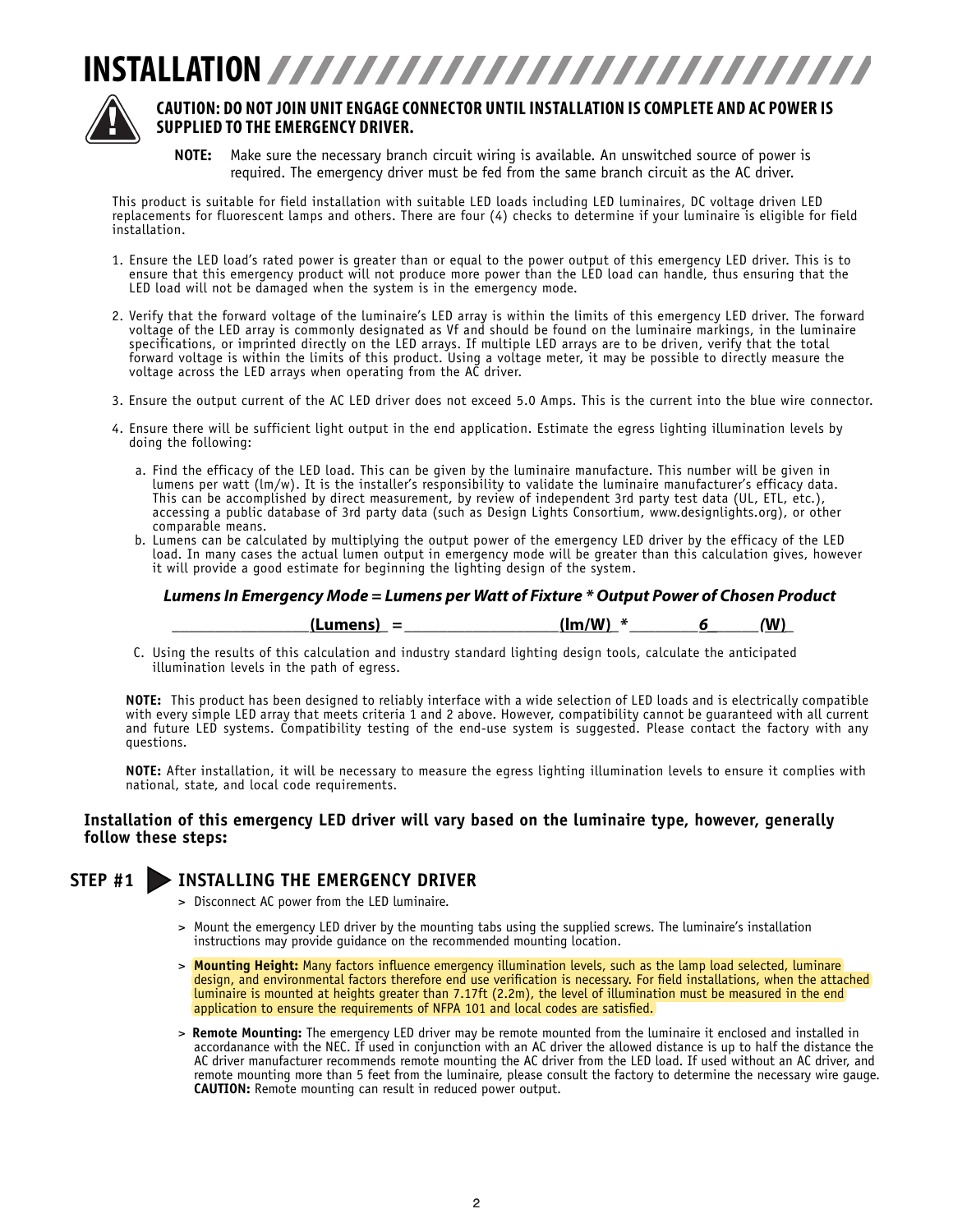#### **STEP #2 INSTALLING THE 2W-ITS ON FIXTURE SURFACE**

- > Mount the supplied 2W-ITS (2-wire illuminated test switch) in a location that is visible and accessible by maintenance personnel. The 2W-ITS mounts through a  $\frac{1}{2}$ " hole which may need to be made in the luminaire or could come pre-punched by the luminaire supplier.
- > Wire the test switch per wiring diagrams provided on these instructions.
- > If wired correctly, the 2W-ITS indicator light should be ON when AC power is supplied to the fixture, and the convertor connector is closed indicating that the emergency inverter battery is charging. After installing, mark with the "PUSH TO TEST" and "CHARGING INDICATOR LIGHT" labels.



#### **STEP #3 WIRING THE EMERGENCY DRIVER**

- > Select the appropriate wiring diagram to connect the emergency driver to the AC driver and LED load. Make sure all connections are in accordance with the National Electrical Code and any local regulations.
- > After installation is complete, supply AC power to the emergency driver and join the unit engage connector.
- > At this point, power should be connected to both the AC driver and the emergency driver, and the Charging Indicator Light should illuminate indicating the battery is charging.
- > A short-term discharge test may be conducted after the emergency driver has been charged for one hour. Charge for 24 hours before conducting a long-term discharge test. Refer to OPERATION.
- > In a readily visible location, attach the label **"CAUTION This Unit Has More Than One Power Connection Point. To Reduce The Risk Of Electric Shock, Disconnect Both The Branch Circuit-Breakers Or Fuses And Emergency Power Supplies Before Servicing."**

### **OPERATION**

Connecting the unit engage connector enables the emergency circuit and supplies power to the control/monitor circuit and charging indicator light. The self-testing emergency driver continually monitors the unit health. Should the unit detect an unusual condition, the indicator light will flash.

When AC power fails, the self-testing emergency driver automatically switches to emergency mode, keeping the LED load illuminated at a reduced lumen output for a minimum of 90 minutes. When AC power is restored, the self-testing emergency driver returns to charging mode.

### **SELF-TESTING OPERATION**

This unit contains a control/monitor circuit that automatically performs a 30-second discharge test once a month and a full 90-minute discharge test once a year. During routine testing, the self-testing emergency driver simulates an AC power failure causing the unit to automatically switch to emergency mode. The unit will monitor the operation of the LED load, battery voltage, LED load connections and emergency duration. If the emergency system functions properly, then the unit will return to normal mode. Should the unit detect any problems, the indicator light will flash per failure condition (see Troubleshooting guide) until the condition has been corrected and the unit passes the next test.

To reset a failure indication, turn off AC power to the emergency driver for a minimum of 10 seconds or briefly push the 2W-ITS. If the condition has not been corrected by the next scheduled test, the unit will once again detect the failure and signal the failure indicator.

To perform a manual self-diagnostic test, push and hold 2W-ITS for minimum of 5 seconds. Once 2W-ITS is released the emergency driver will perform a 30 second diagnostic test. During this test, unit will monitor the operation of the LED load, battery voltage, and LED load connections. If the emergency system functions properly, the unit will return to normal mode. Should the unit detect any problems, the indicator light will flash per failure condition (see Troubleshooting guide) until the condition has been corrected and the unit passes the next test.